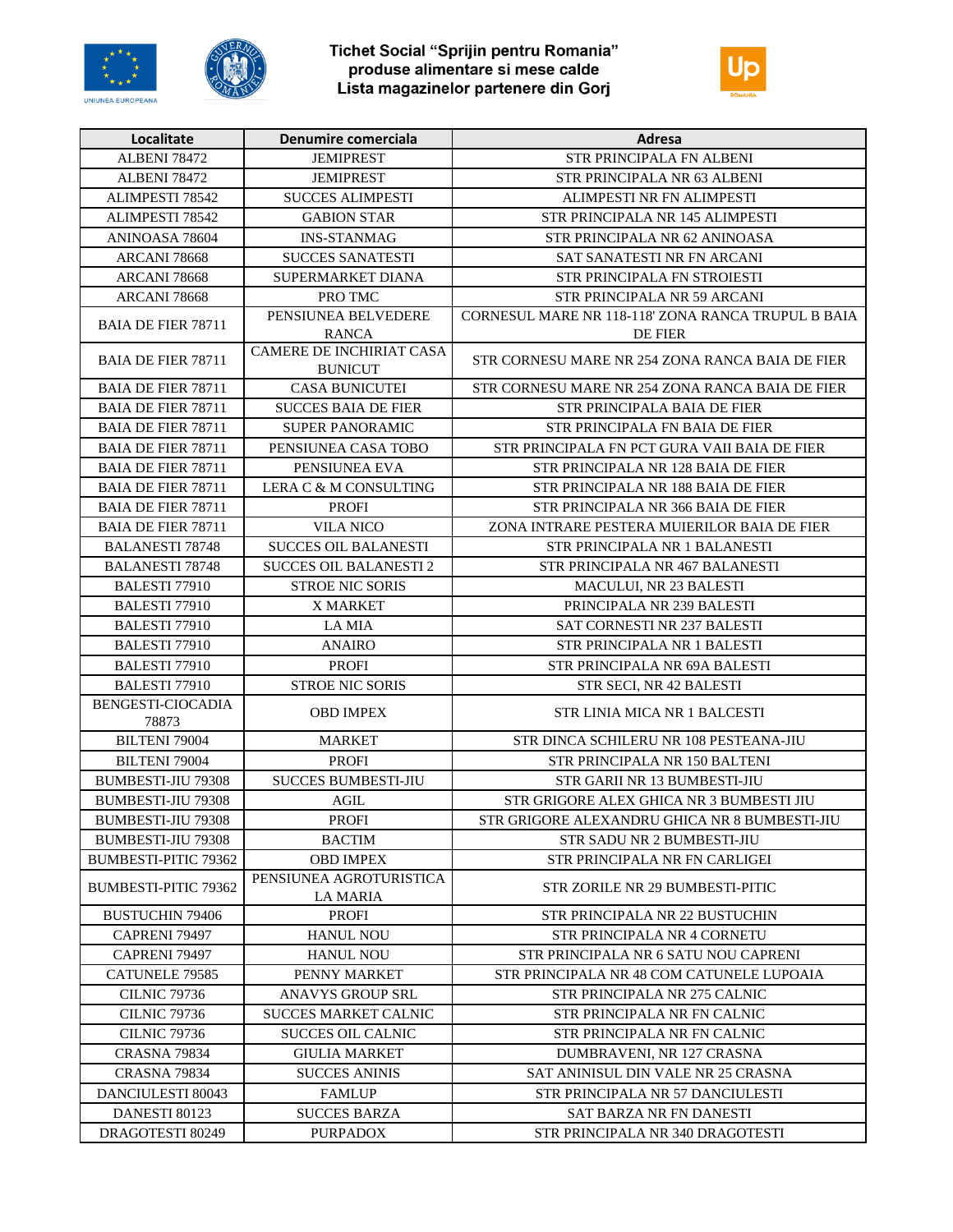





| Localitate                | Denumire comerciala           | <b>Adresa</b>                                              |
|---------------------------|-------------------------------|------------------------------------------------------------|
| DRAGUTESTI 78016          | <b>VASMALED</b>               | PRINCIPALA NR 17 DRAGUTESTI                                |
| FARCASESTI 80285          | <b>SUCCES VULCAN</b>          | PARCARE F9 NR FN PESTEANA DE JOS                           |
| FARCASESTI 80285          | <b>LA DOI PASI</b>            | STR PRINCIPALA NR 182 COMUNA FARCASESTI PESTEANA DE<br>JOS |
| GLOGOVA 80365             | <b>LORGIS</b>                 | STR PRINCIPALA FN GLOGOVA                                  |
| HUREZANI 80506            | <b>GINTLUP</b>                | SAT HUREZANI NR 63 HUREZANI                                |
| HUREZANI 80506            | <b>HANUL NOU</b>              | STR PRINCIPALA FN COMUNA HUREZANI PEGENI                   |
| LELESTI 80677             | <b>SUCCES LELESTI</b>         | SAT LELESTI NR FN LELESTI                                  |
| LOGRESTI 80766            | <b>LA REBY</b>                | STR PRINCIPALA NR 101 TARGU LOGRESTI                       |
| MATASARI 80846            | <b>GEORGIA INTER ROM</b>      | STR PRINCIPALA BL C2A PARTER MATASARI                      |
| MATASARI 80846            | <b>PROFI</b>                  | STR PRINCIPALA NR 322 MATASARI                             |
| MUNICIPIUL MOTRU          |                               |                                                            |
| 78141                     | <b>TEXLIV</b>                 | PIATA CENTRALA MOTRU                                       |
| MUNICIPIUL MOTRU          |                               |                                                            |
| 78141                     | <b>GHIOCELA</b>               | ALEEA TEILOR NR 33 MOTRU                                   |
| MUNICIPIUL MOTRU          |                               |                                                            |
| 78141                     | SUPERMARKET GHIOCELA          | ALEEA TEILOR NR 33 MOTRU                                   |
| MUNICIPIUL MOTRU          |                               |                                                            |
| 78141                     | <b>PROFI</b>                  | <b>B-DUL TRANDAFIRILOR NR 12E MOTRU</b>                    |
| MUNICIPIUL MOTRU          |                               |                                                            |
| 78141                     | HOTEL VICTORIA KAUFOF         | <b>B-DUL TRANDAFIRILOR NR 9 MOTRU</b>                      |
| MUNICIPIUL MOTRU          |                               |                                                            |
| 78141                     | RESTAURANT VALENTINA          | <b>BVD TRANDAFIRILOR NR 7H MOTRU</b>                       |
| MUNICIPIUL MOTRU          |                               |                                                            |
| 78141                     | <b>MARISAN</b>                | COMPLEX COMERCIAL DIANA PARTER MOTRU                       |
| MUNICIPIUL MOTRU          | <b>SUCCES MOTRU1</b>          | <b>GLADIOLELOR NR 1 MOTRU</b>                              |
| 78141                     |                               |                                                            |
| MUNICIPIUL MOTRU          | <b>MAG MIXT LILIACULUI</b>    | LILIACULUI BL A2 MOTRU                                     |
| 78141                     |                               |                                                            |
| MUNICIPIUL MOTRU          | <b>MAG MIXT MARULUI</b>       | <b>MARULUI BL M2 MOTRU</b>                                 |
| 78141                     |                               |                                                            |
| MUNICIPIUL MOTRU          | SUPERMARKET PIATA NOUA        | <b>MINERULUI NR 2 MOTRU</b>                                |
| 78141                     |                               |                                                            |
| MUNICIPIUL MOTRU          | MAG MIXT PARANGULUI           | PARANGULUI FN MOTRU                                        |
| 78141<br>MUNICIPIUL MOTRU |                               |                                                            |
| 78141                     | <b>LA TOMA</b>                | PIATA CENTRALA NR 16 MOTRU                                 |
| MUNICIPIUL MOTRU          |                               |                                                            |
| 78141                     | <b>MOTRU1</b>                 | PIATA CENTRALA TARLAUA NR 27 MOTRU                         |
| MUNICIPIUL MOTRU          |                               |                                                            |
| 78141                     | <b>MOTRU MIJLOC</b>           | STR ALEEA TEILOR NR 20 MOTRU                               |
| MUNICIPIUL MOTRU          |                               |                                                            |
| 78141                     | <b>MOTRU MACULUI</b>          | <b>STR MACULUI NR 35 MOTRU</b>                             |
| MUNICIPIUL MOTRU          |                               |                                                            |
| 78141                     | <b>COFETARIE GHIOCELA</b>     | <b>STR MINERULUI NR 2 MOTRU</b>                            |
| MUNICIPIUL MOTRU          |                               |                                                            |
| 78141                     | <b>MAG MIXT TRANDAFIRILOR</b> | STR TRANDAFIRILOR G1 MOTRU                                 |
| MUNICIPIUL TIRGU JIU      | <b>ANNA CATERING</b>          | ALEEA DIGULUI NR 5 TARGU JIU                               |
| 77812                     |                               |                                                            |
| MUNICIPIUL TIRGU JIU      | <b>HALA DE CARNE</b>          | ALEEA PIETII FN TARGU JIU                                  |
| 77812                     |                               |                                                            |
| MUNICIPIUL TIRGU JIU      | <b>HALA DE CARNE RAION</b>    | ALEEA PIETII NR 1 TARGU JIU                                |
| 77812                     | <b>LUMINITA</b>               |                                                            |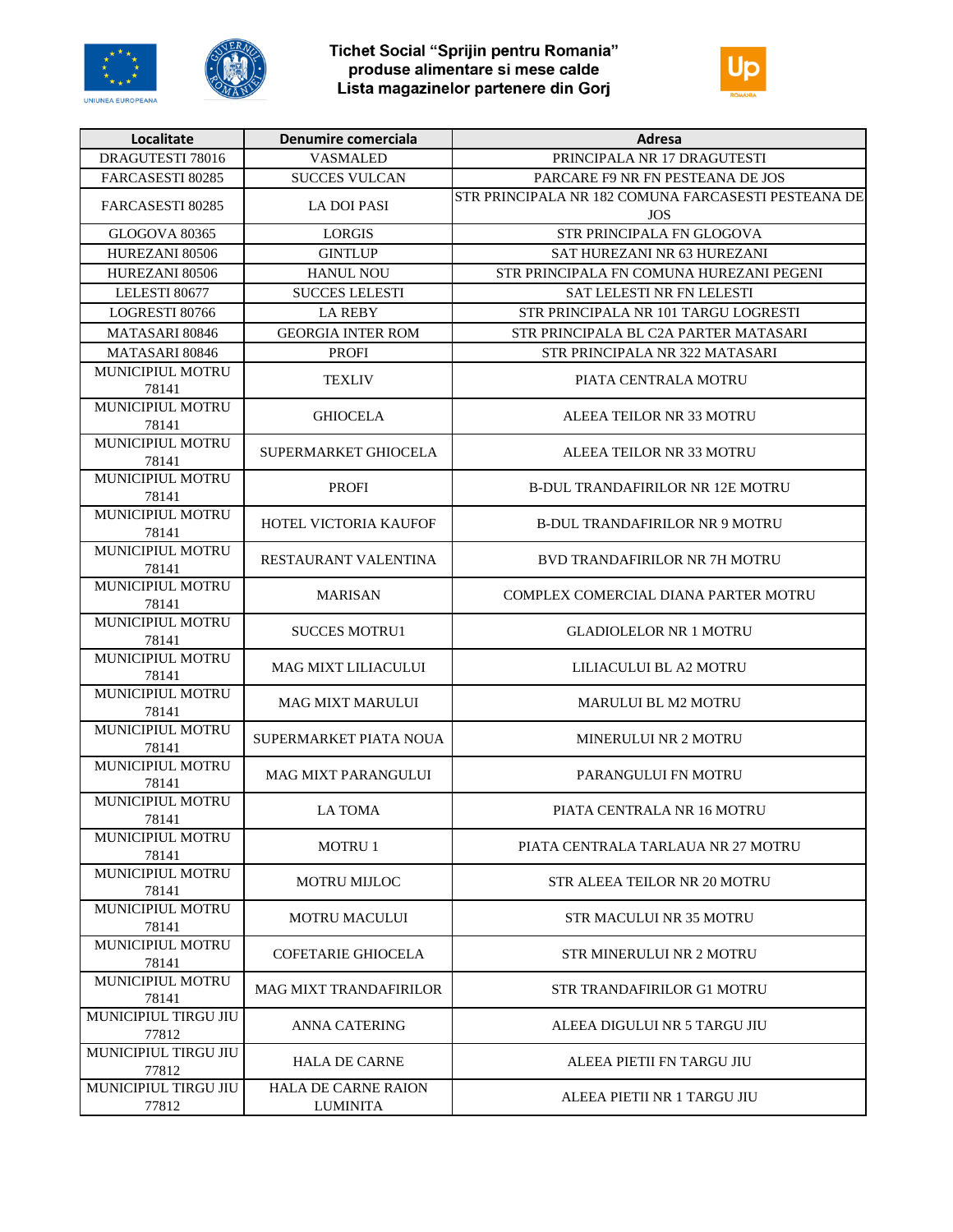





| Localitate                    | Denumire comerciala         | <b>Adresa</b>                                            |
|-------------------------------|-----------------------------|----------------------------------------------------------|
| MUNICIPIUL TIRGU JIU<br>77812 | <b>HALA DE CARNE</b>        | ALEEA PIETII NR 2B TARGU JIU                             |
| MUNICIPIUL TIRGU JIU<br>77812 | <b>SMK SUCCES PLOPILOR</b>  | ALEEA PLOPILOR FN TARGU JIU                              |
| MUNICIPIUL TIRGU JIU<br>77812 | <b>PROFI</b>                | <b>B-DUL A I CUZA NR 23 PARTER PIATA 9 MAI TARGU JIU</b> |
| MUNICIPIUL TIRGU JIU<br>77812 | <b>SUPER BISTRO BY ANNA</b> | B-DUL CONSTANTIN BRANCUSI BL 16 TARGU JIU                |
| MUNICIPIUL TIRGU JIU<br>77812 | <b>SUCCES OIL GRIMEX</b>    | <b>B-DUL ECATERINA TEODOROIU NR 130 TARGU JIU</b>        |
| MUNICIPIUL TIRGU JIU<br>77812 | <b>PROFI</b>                | <b>B-DUL ECATERINA TEODOROIU NR 3B TARGU JIU</b>         |
| MUNICIPIUL TIRGU JIU<br>77812 | <b>RAMADI</b>               | B-DUL ECATERINA TEODOROIU NR 410 TARGU JIU               |
| MUNICIPIUL TIRGU JIU<br>77812 | <b>SUCCES MK BUCUR</b>      | CALEA SEVERINULUI NR 12 TARGU JIU                        |
| MUNICIPIUL TIRGU JIU<br>77812 | SUPERMARKET DIANA           | CALEA SEVERINULUI NR 37 TARGU JIU                        |
| MUNICIPIUL TIRGU JIU<br>77812 | X MARKET                    | CALEA SEVERINULUI NR 41 TARGU JIU                        |
| MUNICIPIUL TIRGU JIU<br>77812 | <b>SUCCES CAM</b>           | <b>CAM NR 1 TARGU JIU</b>                                |
| MUNICIPIUL TIRGU JIU<br>77812 | <b>SUCCES BETON</b>         | <b>CAMPULUI NR 1 TARGU JIU</b>                           |
| MUNICIPIUL TIRGU JIU<br>77812 | <b>NAD EILI SRL</b>         | <b>CASTANILOR BL 4 ET PARTER TARGU JIU</b>               |
| MUNICIPIUL TIRGU JIU<br>77812 | <b>FRIGO TEHNICA</b>        | COMPLEX COMERCIAL RODNA TARGU JIU                        |
| MUNICIPIUL TIRGU JIU<br>77812 | <b>SUCCES APELE ROMANE</b>  | ECATERINA TEODOROIU NR 179 TARGU JIU                     |
| MUNICIPIUL TIRGU JIU<br>77812 | MINIMARKET MONA             | MESTEACANULUI NR 1 TARGU JIU                             |
| MUNICIPIUL TIRGU JIU<br>77812 | <b>SMK ROVINARI1</b>        | MUNCII BL I1 ET PARTER TARGU JIU                         |
| MUNICIPIUL TIRGU JIU<br>77812 | <b>NAD EILI SRL</b>         | NICOLAE TITULESCU NR 11 TARGU JIU                        |
| MUNICIPIUL TIRGU JIU<br>77812 | <b>NAD EILI SRL</b>         | NICOLAE TITULESCU NR 9B TARGU JIU                        |
| MUNICIPIUL TIRGU JIU<br>77812 | <b>MAGAZIN MIXT</b>         | PANDURII NR 77 TARGU JIU                                 |
| MUNICIPIUL TIRGU JIU<br>77812 | CARMANGERIA 9 MAI           | PIATA 9 MAI CARMANGERIE TARGU JIU                        |
| MUNICIPIUL TIRGU JIU<br>77812 | <b>MAG PIATA 9 MAI</b>      | PIATA 9 MAI NR 53 TARGU JIU                              |
| MUNICIPIUL TIRGU JIU<br>77812 | <b>MARISAN</b>              | PIATA CENTRALA NR 1B TARGU JIU                           |
| MUNICIPIUL TIRGU JIU<br>77812 | <b>GIULIANO</b>             | ROMANESTI 116 A TARGU JIU                                |
| MUNICIPIUL TIRGU JIU<br>77812 | TG JIU 1                    | STR 1 DECEMBRIE 1918 NR 16-23 TARGU JIU                  |
| MUNICIPIUL TIRGU JIU<br>77812 | <b>MAGAZIN DE JUCARII</b>   | STR 1 DECEMBRIE 1918 NR 39 TARGU JIU                     |
| MUNICIPIUL TIRGU JIU<br>77812 | <b>MARISAN</b>              | STR 1 DECEMBRIE 1918 NR 53 TARGU JIU                     |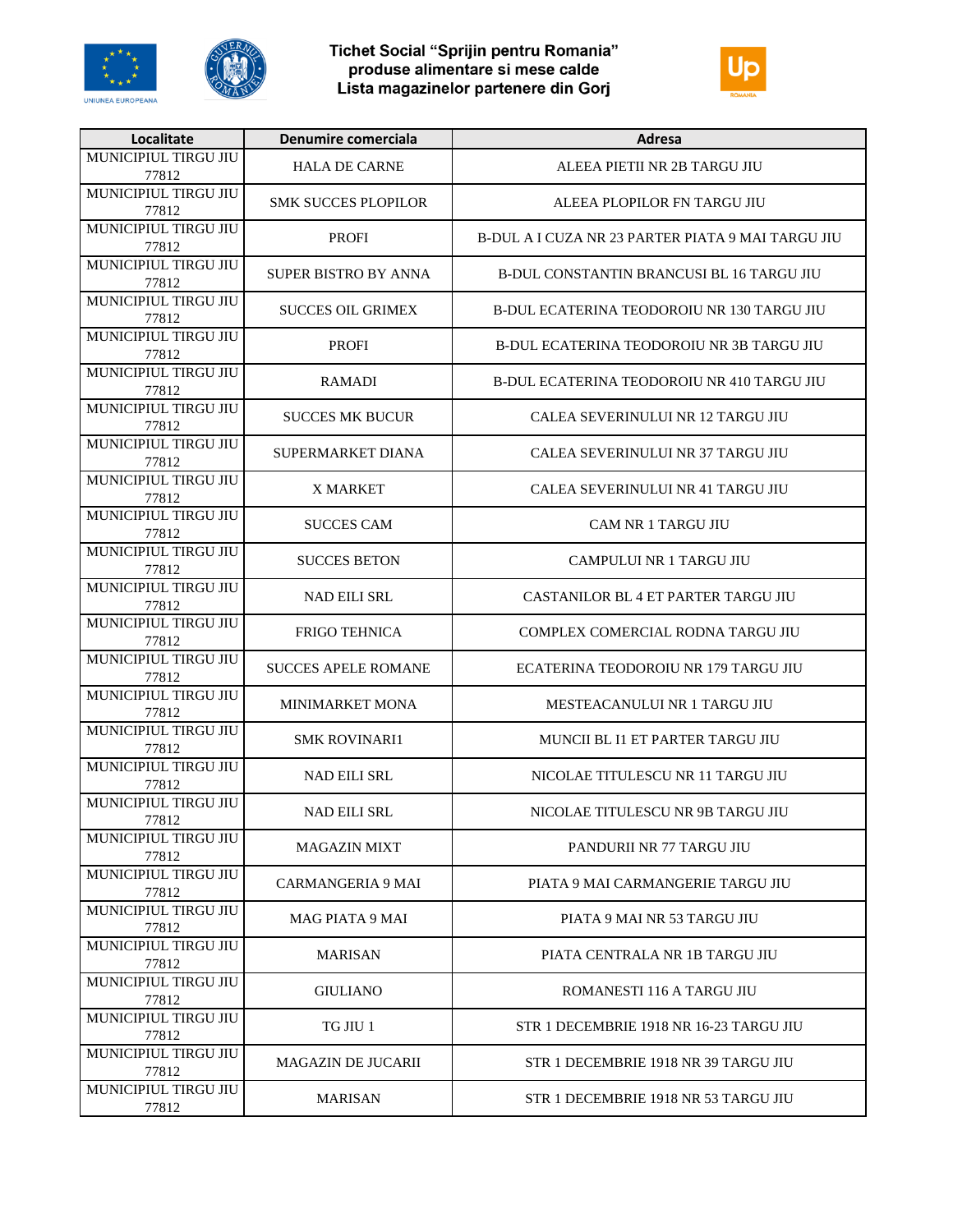





| Localitate                    | Denumire comerciala         | Adresa                                               |
|-------------------------------|-----------------------------|------------------------------------------------------|
| MUNICIPIUL TIRGU JIU<br>77812 | <b>ADA MARKET</b>           | STR 1 DECEMBRIE 1918 NR 67 BL 67 TARGU JIU           |
| MUNICIPIUL TIRGU JIU<br>77812 | <b>CRESCENDO</b>            | STR 14 OCTOMBRIE NR 48 TARGU JIU                     |
| MUNICIPIUL TIRGU JIU<br>77812 | PENSIUNEA JIUL CENTRAL      | STR 16 FEBRUARIE NR 2 TARGU JIU                      |
| MUNICIPIUL TIRGU JIU<br>77812 | <b>LA TOMA</b>              | STR 22 DECEMBRIE 1989 NR 22 TARGU JIU                |
| MUNICIPIUL TIRGU JIU<br>77812 | MAG 23 AUGUST               | STR 23 AUGUST BL 18 PARTER TARGU JIU                 |
| MUNICIPIUL TIRGU JIU<br>77812 | <b>PROFI</b>                | STR 9 MAI BL 6 PARTER TARGU JIU                      |
| MUNICIPIUL TIRGU JIU<br>77812 | DONA 347 TG JIU             | STR 9 MAI FN BLOC 7 PARTER NR SP COMERCIAL TARGU JIU |
| MUNICIPIUL TIRGU JIU<br>77812 | TG JIU 2                    | STR 9 MAI NR 56 BL 56 PARTER TARGU JIU               |
| MUNICIPIUL TIRGU JIU<br>77812 | <b>SUCCES LIDO</b>          | STR 9 MAI NR 56 BL PARTER TARGU JIU                  |
| MUNICIPIUL TIRGU JIU<br>77812 | <b>PROFI</b>                | STR 9 MAI NR 56A TARGU JIU                           |
| MUNICIPIUL TIRGU JIU<br>77812 | <b>BONIDANIS SRL</b>        | STR AL PACII TARGU JIU                               |
| MUNICIPIUL TIRGU JIU<br>77812 | HALA DE CARNE RAION NAC     | STR ALEEA PIETII PIATA CENTRALA TARGU JIU            |
| MUNICIPIUL TIRGU JIU<br>77812 | <b>SUCCES OIL BARAJELOR</b> | STR BARAJELOR NR FN TARGU JIU                        |
| MUNICIPIUL TIRGU JIU<br>77812 | <b>BARSESTI 1J</b>          | STR BARSESTI NR 1J TARGU JIU                         |
| MUNICIPIUL TIRGU JIU<br>77812 | <b>BARSESTI 1K</b>          | STR BARSESTI NR 1K TARGU JIU                         |
| MUNICIPIUL TIRGU JIU<br>77812 | <b>MARKET CASA CAROLI</b>   | STR BICAZ NR 28A TARGU JIU                           |
| MUNICIPIUL TIRGU JIU<br>77812 | <b>MAG CASTANILOR</b>       | STR CASTANILOR TARGU JIU                             |
| MUNICIPIUL TIRGU JIU<br>77812 | <b>VECPAT IMPEX</b>         | STR CIOCARLAU NR 3 TARGU JIU                         |
| MUNICIPIUL TIRGU JIU<br>77812 | <b>CRESCENDO SRL</b>        | STR COMUNA DIN PARIS NR 2 TARGU JIU                  |
| MUNICIPIUL TIRGU JIU<br>77812 | <b>ANTIQUE</b>              | STR CONSTANTIN BRANCUSI NR 33 TARGU JIU              |
| MUNICIPIUL TIRGU JIU<br>77812 | <b>CRESCENDO</b>            | STR ECATERINA TEODORIU NR 17 TARGU JIU               |
| MUNICIPIUL TIRGU JIU<br>77812 | <b>CUW MAGAZIN CASTEL</b>   | STR ECATERINA TEODOROIU NR 2 TARGU JIU               |
| MUNICIPIUL TIRGU JIU<br>77812 | <b>CUW MAGAZIN PALTINIS</b> | STR ECATERINA TEODOROIU NR 317 321 TARGU JIU         |
| MUNICIPIUL TIRGU JIU<br>77812 | <b>SEAGEORILEX</b>          | STR ECATERINA TEODOROIU NR 363 TARGU JIU             |
| MUNICIPIUL TIRGU JIU<br>77812 | <b>FILROM SRL</b>           | STR HIDROCENTRALEI NR 1 PARTER TARGU JIU             |
| MUNICIPIUL TIRGU JIU<br>77812 | <b>CRESCENDO</b>            | STR INSULITA JIULUI TARGU JIU                        |
| MUNICIPIUL TIRGU JIU<br>77812 | <b>PROFI</b>                | STR LT COL DUMITRU PETRESCU NR 29 TARGU JIU          |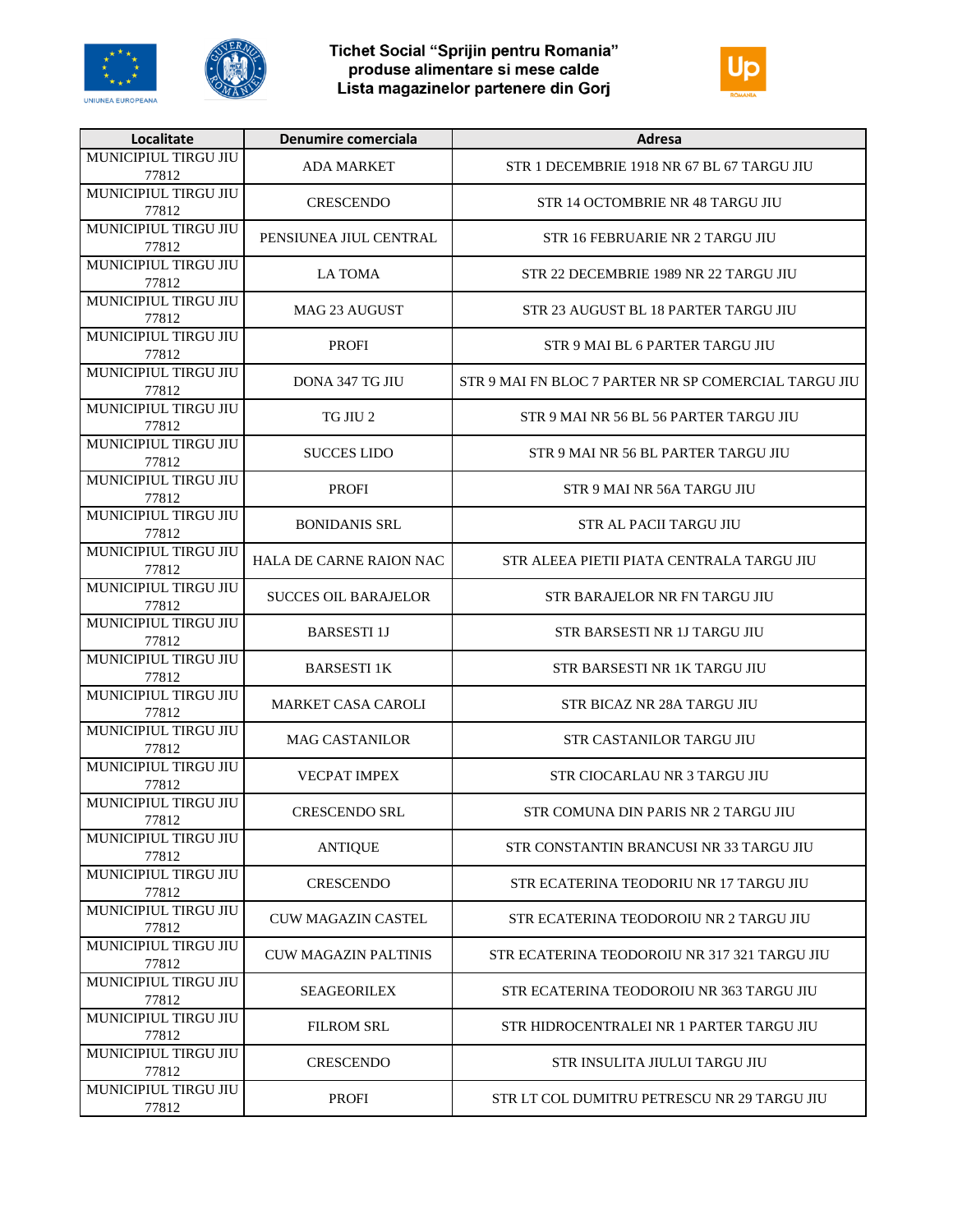





| Localitate                    | Denumire comerciala            | <b>Adresa</b>                                      |
|-------------------------------|--------------------------------|----------------------------------------------------|
| MUNICIPIUL TIRGU JIU          | <b>ACIDOR</b>                  | STR MATASARI BL C2A TARGU JIU                      |
| 77812<br>MUNICIPIUL TIRGU JIU |                                |                                                    |
| 77812                         | <b>PASIDO</b>                  | STR MIHAI SADOVEANU NR 40A TARGU JIU               |
| MUNICIPIUL TIRGU JIU          | <b>CUW MAGAZIN PIATA 9 MAI</b> | STR MIHAIL SADOVEANU NR 42F TARGU JIU              |
| 77812                         |                                |                                                    |
| MUNICIPIUL TIRGU JIU<br>77812 | <b>PROFI</b>                   | STR MINERILOR FN TARGU JIU                         |
| MUNICIPIUL TIRGU JIU          | <b>BONIDANIS</b>               | <b>STR MINERILOR TARGU JIU</b>                     |
| 77812                         |                                |                                                    |
| MUNICIPIUL TIRGU JIU<br>77812 | <b>ANAIRO</b>                  | STR NICOLAE TITULESCU NR 1 TARGU JIU               |
| MUNICIPIUL TIRGU JIU          |                                |                                                    |
| 77812                         | <b>COFPATEXIM</b>              | STR NICOLAE TITULESCU NR 12 TARGU JIU              |
| MUNICIPIUL TIRGU JIU<br>77812 | COFETARIA LUIGI                | STR NICOLAE TITULESCU NR 71 TARGU JIU              |
| MUNICIPIUL TIRGU JIU          |                                |                                                    |
| 77812                         | PENNY MARKET                   | STR NICOLAE TITULESCU NR 9D TARGU JIU              |
| MUNICIPIUL TIRGU JIU<br>77812 | <b>GIULIANO</b>                | STR PLOPILOR TARGU JIU                             |
| MUNICIPIUL TIRGU JIU          |                                |                                                    |
| 77812                         | <b>GIULIANO</b>                | STR PRINCIPALA NR 116A CARTIER RAMANESTI TARGU JIU |
| MUNICIPIUL TIRGU JIU<br>77812 | PENSIUNEA ENIGMA PENSION       | STR PRINCIPALA NR 15A DRAGOENI                     |
| MUNICIPIUL TIRGU JIU          |                                |                                                    |
| 77812                         | <b>EURODANIK</b>               | STR PRINCIPALA NR 25 URSATI                        |
| MUNICIPIUL TIRGU JIU          | SUPERMARKET DIANA              | STR SIRETULUI NR 30 TARGU JIU                      |
| 77812<br>MUNICIPIUL TIRGU JIU |                                |                                                    |
| 77812                         | SUPERMARKET DIANA              | STR SIRETULUI NR 30B TARGU JIU                     |
| MUNICIPIUL TIRGU JIU          | CARMANGERIA LA TOMA            | STR STEFAN CEL MARE NR 15 TARGU JIU                |
| 77812<br>MUNICIPIUL TIRGU JIU |                                |                                                    |
| 77812                         | <b>KFC</b>                     | STR TERMOCENTRALEI NR 10 ET 1 TARGU JIU            |
| MUNICIPIUL TIRGU JIU          | <b>DM DROGERIE</b>             | STR TERMOCENTRALEI NR 10 TARGU JIU                 |
| 77812<br>MUNICIPIUL TIRGU JIU |                                |                                                    |
| 77812                         | PIZZA HUT EXPRESS              | STR TERMOCENTRALEI NR 10 TARGU JIU                 |
| MUNICIPIUL TIRGU JIU          | <b>ROMADICOM</b>               | STR TISMANA NR 50A TARGU JIU                       |
| 77812<br>MUNICIPIUL TIRGU JIU |                                |                                                    |
| 77812                         | <b>SUCCES MAGNOLIA</b>         | STR TUDOR VLADIMIRESCU NR 39 TARGU JIU             |
| MUNICIPIUL TIRGU JIU          | VECPAT IMPEX                   | STR TUDOR VLADIMIRESCU NR 70 TARGU JIU             |
| 77812                         |                                |                                                    |
| MUNICIPIUL TIRGU JIU<br>77812 | DONA 375 TG JIU 2              | STR UNIRII FN BLOC 2 PARTER TARGU JIU              |
| MUNICIPIUL TIRGU JIU          | <b>PAPUSICA</b>                | STR UNIRII NR 1 TARGU JIU                          |
| 77812                         |                                |                                                    |
| MUNICIPIUL TIRGU JIU<br>77812 | <b>BLACK SCORPION</b>          | STR UNIRII NR 2 PARTER TARGU JIU                   |
| MUNICIPIUL TIRGU JIU          |                                |                                                    |
| 77812                         | <b>PROFI</b>                   | STR UNIRII NR 2A PIATA CENTRALA TARGU JIU          |
| MUNICIPIUL TIRGU JIU          | <b>CUW MAGAZIN PIATA</b>       | STR UNIRII NR 2C TARGU JIU                         |
| 77812                         | <b>CENTRALA</b>                |                                                    |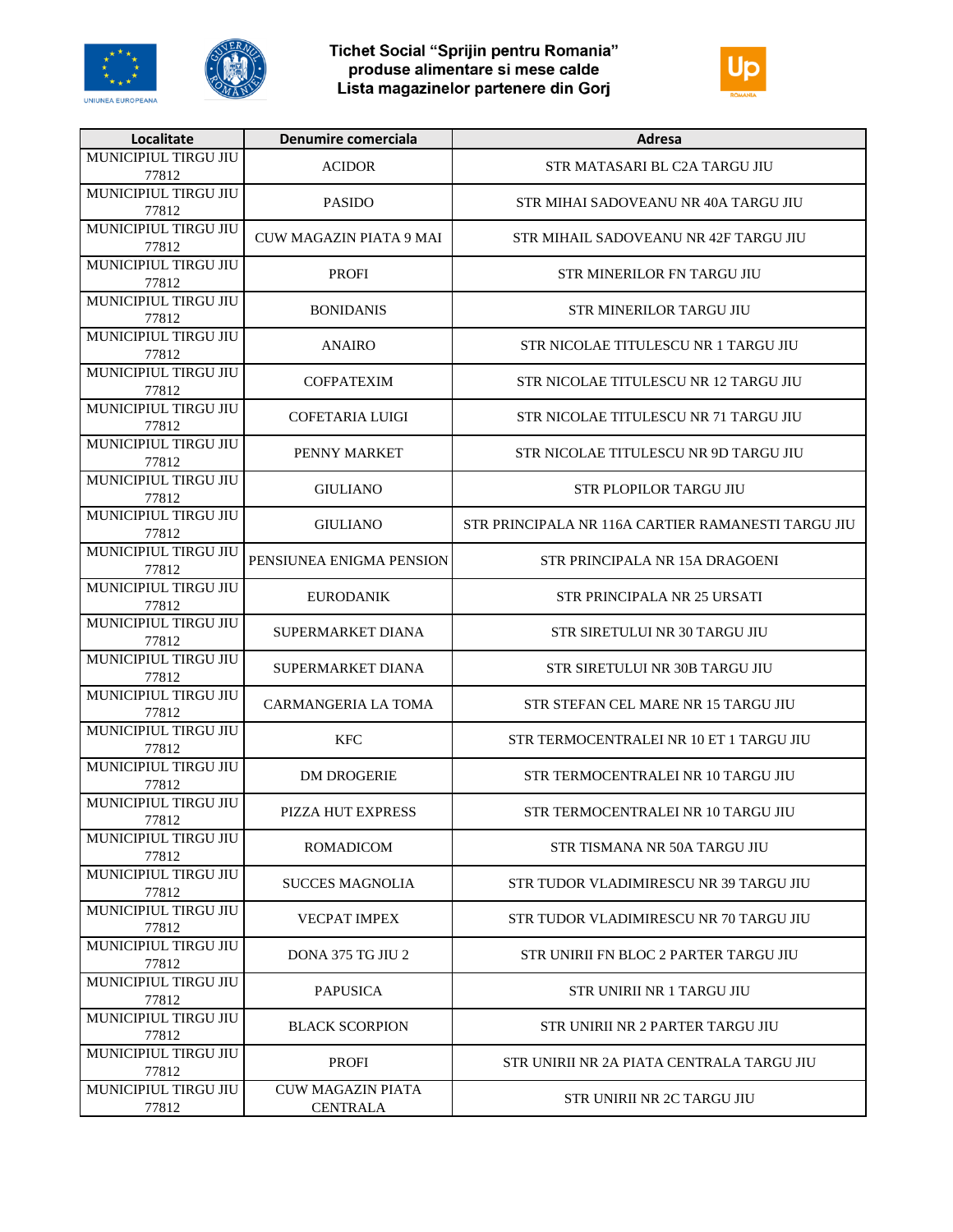





| Localitate                    | Denumire comerciala          | Adresa                                      |
|-------------------------------|------------------------------|---------------------------------------------|
| MUNICIPIUL TIRGU JIU<br>77812 | <b>BADEVI</b>                | STR UNIRII NR 2F TARGU JIU                  |
| MUNICIPIUL TIRGU JIU<br>77812 | <b>CARMANGERIA SUCCES</b>    | STR UNIRII NR 2K TARGU JIU                  |
| MUNICIPIUL TIRGU JIU<br>77812 | TG JIU 3                     | STR UNIRII NR 2M TARGU JIU                  |
| MUNICIPIUL TIRGU JIU<br>77812 | <b>MARKET SUCCES RODNA</b>   | STR UNIRII RODNA NR 2C TARGU JIU            |
| MUNICIPIUL TIRGU JIU<br>77812 | <b>MARKET DANTEX</b>         | STR VICTORIA BL 4 TARGU JIU                 |
| MUNICIPIUL TIRGU JIU<br>77812 | <b>GIULIANO</b>              | STR VICTORIEI BL 25P TARGU JIU              |
| MUNICIPIUL TIRGU JIU<br>77812 | <b>MARKET SUCCES DANTEX</b>  | STR VICTORIEI BL 41 TARGU JIU               |
| MUNICIPIUL TIRGU JIU<br>77812 | <b>HANUL DOMNESC</b>         | STR VICTORIEI NR 116 TARGU JIU              |
| MUNICIPIUL TIRGU JIU<br>77812 | <b>GIULIANO</b>              | STR VICTORIEI NR 198P TARGU JIU             |
| MUNICIPIUL TIRGU JIU<br>77812 | <b>CUW IMPEX</b>             | STR VICTORIEI NR 201 TARGU JIU              |
| MUNICIPIUL TIRGU JIU<br>77812 | <b>BURGER HOUSE</b>          | STR VICTORIEI NR 2017 TARGU JIU             |
| MUNICIPIUL TIRGU JIU<br>77812 | <b>PROFI</b>                 | STR VICTORIEI NR 44 PARANG CENTER TARGU JIU |
| MUNICIPIUL TIRGU JIU<br>77812 | <b>COFETARIE IN KAUFLAND</b> | TERMOCENTRALEI NR 2A TARGU JIU              |
| MUNICIPIUL TIRGU JIU<br>77812 | <b>SUCCES CAL BUCURESTI</b>  | UNIRII NR 120 TARGU JIU                     |
| MUNICIPIUL TIRGU JIU<br>77812 | <b>SUCCES UNIRII</b>         | UNIRII NR 120 TARGU JIU                     |
| MUNICIPIUL TIRGU JIU<br>77812 | <b>MARKET LA GUSTI</b>       | URSATI NR 72A TARGU JIU                     |
| MUNICIPIUL TIRGU JIU<br>77812 | <b>CASA VERA</b>             | VASILE ALECSANDRI NR 51-53 TARGU JIU        |
| MUNICIPIUL TIRGU JIU<br>77812 | <b>SMK VICTORIA II</b>       | VICTORIEI NR 0 TARGU JIU                    |
| MUNICIPIUL TIRGU JIU<br>77812 | VICTORIA CENTRU              | VICTORIEI NR 0 TARGU JIU                    |
| MUNICIPIUL TIRGU JIU<br>77812 | <b>X MARKET</b>              | VICTORIEI NR 221P TARGU JIU                 |
| MUNICIPIUL TIRGU JIU<br>77812 | X MARKET                     | VICTORIEI NR 32 TARGU JIU                   |
| MUNICIPIUL TIRGU JIU<br>77812 | <b>EVALISANCOM</b>           | VICTORIEI NR 353 TARGU JIU                  |
| MUNICIPIUL TIRGU JIU<br>77812 | <b>SUCCES VICTORIEI</b>      | ZONA ABATOR TARGU JIU                       |
| NEGOMIR 80980                 | <b>CRURAD DESING</b>         | <b>SAT ARTANU NR 6 NEGOMIR</b>              |
| <b>NOVACI 78258</b>           | <b>MEVEXIM</b>               | <b>EROILOR NR 28A NOVACI</b>                |
| <b>NOVACI 78258</b>           | <b>NOVACI</b>                | <b>EROILOR NR 29 NOVACI</b>                 |
| <b>NOVACI 78258</b>           | <b>PROFI</b>                 | STR EROILOR NR 110 DN67C NOVACI             |
| <b>NOVACI 78258</b>           | SUPERMARKET DIANA            | STR EROILOR ZONA PIATA NOVACI               |
| <b>NOVACI 78258</b>           | <b>HOTEL ALESSIA</b>         | STR GHEORGHE TATARESCU NR 130 NOVACI        |
| <b>NOVACI 78258</b>           | RESTAURANT LA PADUREA S      | STR HIRISESTI NR 12 NOVACI                  |
| <b>NOVACI 78258</b>           | <b>EURO MARKET</b>           | STR PARANGULUI NR 140 NOVACI                |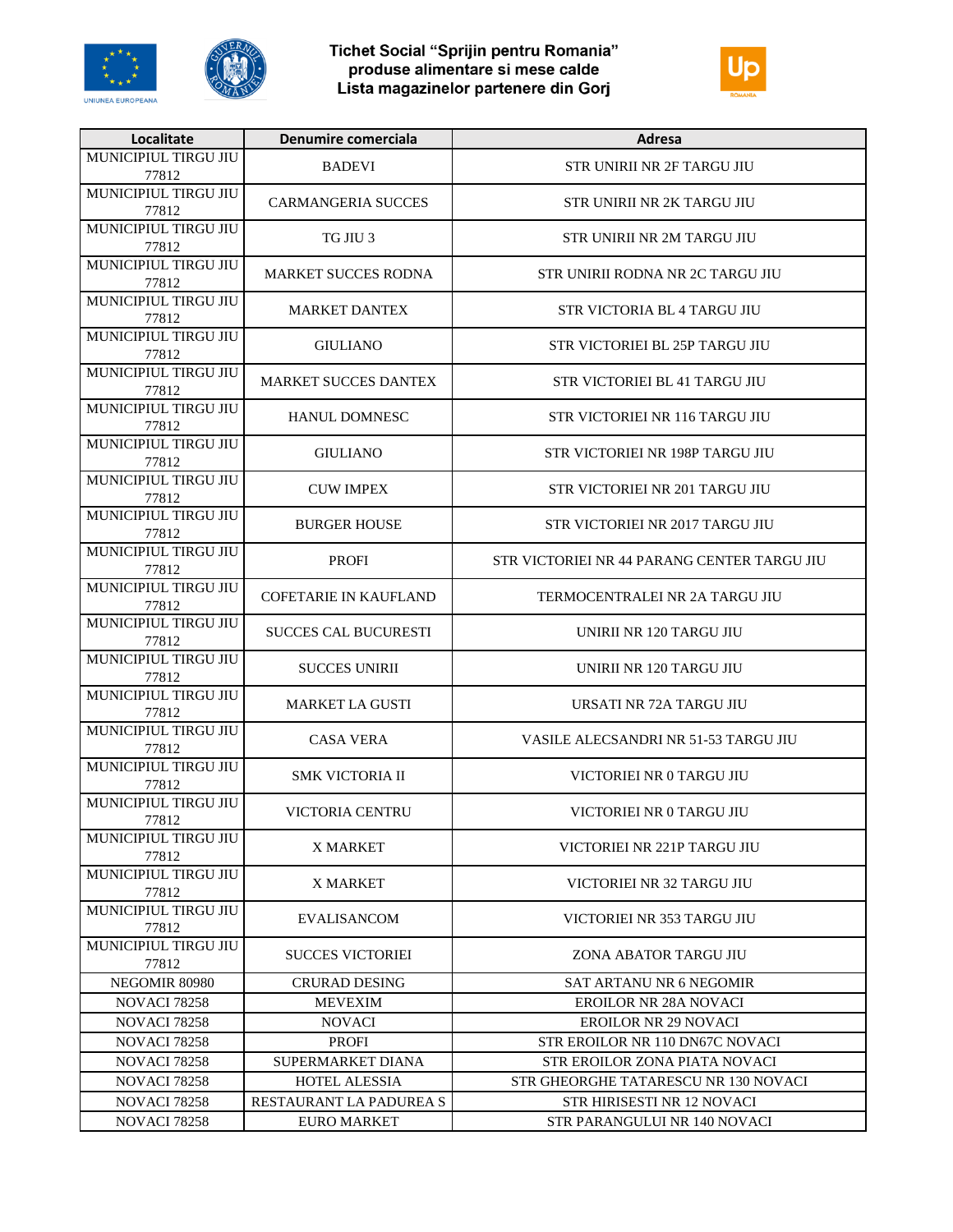





| Localitate                 | Denumire comerciala                          | Adresa                                   |
|----------------------------|----------------------------------------------|------------------------------------------|
| <b>NOVACI 78258</b>        | PENNY MARKET                                 | STR PARANGULUI NR 152-154 NOVACI         |
| <b>PADES 81095</b>         | PENSIUNEA CAMPIA<br><b>SOARELUI</b>          | STR CALUGAR NR 25 CALUGARENI             |
| <b>PADES 81095</b>         | <b>GHESEFT SRL</b>                           | STR PRINCIPALA 205 CLOSANI               |
| <b>PADES 81095</b>         | <b>GHESEFT SRL</b>                           | STR PRINCIPALA 26 CALUGARENI             |
| <b>PADES 81095</b>         | <b>GHESEFT SRL</b>                           | STR PRINCIPALA 75 CALUGARENI             |
| <b>PADES 81095</b>         | <b>COSTVIC SRL</b>                           | STR PRINCIPALA CLOSANI                   |
| <b>PADES 81095</b>         | <b>COSTVIC RESTAURANT</b><br><b>PIZZERIE</b> | STR PRINCIPALA FN APA NEAGRA             |
| <b>PADES 81095</b>         | <b>GHESEFT SRL</b>                           | STR PRINCIPALA FN MOTRU SEC              |
| <b>PADES 81095</b>         | COSTIVIC                                     | <b>STR PRINCIPALA FN PADES</b>           |
| PESTISANI 81184            | <b>GIULIANO</b>                              | SAT HOBITA PESTISANI                     |
| PESTISANI 81184            | <b>SUCCES PESTISANI</b>                      | SAT PESTISANI NR FN PESTISANI            |
| PESTISANI 81184            | <b>BLUE INFINIT</b>                          | STR PRINCIPALA NR 1 PESTISANI            |
| PESTISANI 81184            | <b>GHIBU MARKET</b>                          | STR PRINCIPALA NR 22 PESTISANI           |
| PESTISANI 81184            | <b>PROFI</b>                                 | STR PRINCIPALA NR 24 PESTISANI           |
| PLOPSORU 81264             | <b>MILUMER</b>                               | STR PRINCIPALA NR 157 PLOPSORU           |
| PLOPSORU 81264             | <b>PROFI</b>                                 | STR PRINCIPALA NR 257 PLOPSORU           |
| PLOPSORU 81264             | <b>OLARI</b>                                 | STR PRINCIPALA NR 34 OLARI               |
| POLOVRAGI 81380            | <b>PROFI</b>                                 | DRUMUL LUI BUREBISTA 140 POLOVRAGI       |
| POLOVRAGI 81380            | SUPERMARKET DIANA                            | SAT POLOVRAGI DJ665 POLOVRAGI            |
| POLOVRAGI 81380            | PENSIUNEA MINODORA                           | STR PRINCIPALA FN SAT RACOVITA POLOVRAGI |
| POLOVRAGI 81380            | FRUCT ALCOOL                                 | STR PRINCIPALA NR 140 POLOVRAGI          |
| PRIGORIA 81415             | <b>SUCCES DOBRANA</b>                        | SAT DOBRANA NR 28 PRIGORIA               |
| ROSIA DE AMARADIA<br>81497 | <b>BIODRAVIN</b>                             | STR. PRIMAVERII NR 38 ROSIA DE AMARADIA  |
| ROVINARI 82895             | <b>DONA 397 ROVINARI</b>                     | ALEEA PIETEI NR 11 ROVINARI              |
| ROVINARI 82895             | <b>MARISAN</b>                               | ALEEA PIETEI NR 2 ROVINARI               |
| ROVINARI 82895             | PENNY MARKET                                 | ALEEA TRANDAFIRILOR NR 1 ROVINARI        |
| ROVINARI 82895             | <b>ROVINARI 2</b>                            | BD MINERILOR BL M2 ROVINARI              |
| ROVINARI 82895             | <b>SMK ROVINARI2</b>                         | MUNCII BL H1 ET PARTER ROVINARI          |
| ROVINARI 82895             | <b>PROFI</b>                                 | STR MUNCII NR 6 BL H3 PARTER ROVINARI    |
| ROVINARI 82895             | PROFI                                        | STR PRIETENIEI FN ROVINARI               |
| <b>RUNCU 81576</b>         | <b>SUCCES BALTA</b>                          | <b>SAT BALTA NR FN RUNCU</b>             |
| <b>RUNCU 81576</b>         | <b>SUCCES DOBRITA</b>                        | SAT DOBRITA NR FN RUNCU                  |
| <b>RUNCU 81576</b>         | <b>SUCCES RUNCU</b>                          | SAT RUNCU NR FN RUNCU                    |
| <b>RUNCU 81576</b>         | <b>SUCCES SUSENI</b>                         | SAT SUSESTI NR 20A RUNCU                 |
| <b>RUNCU 81576</b>         | <b>CASA DIN PADURE</b>                       | STR PRINCIPALA NR 92-93 RUNCU            |
| SAULESTI 81816             | <b>GIOCO</b>                                 | STR PRINCIPALA FN BIBESTI                |
| <b>SCHELA 81987</b>        | <b>GIULIANO</b>                              | STR PRINCIPALA NR 277SAT SAMBOTIN SCHELA |
| SCOARTA 81861              | SUPERMARKET DIANA                            | <b>DN67 SCOARTA</b>                      |
| <b>SLIVILESTI 82047</b>    | <b>GEORGIA INTER ROM</b>                     | STR PRINCIPALA FN COJMANESTI             |
| <b>SLIVILESTI 82047</b>    | <b>GEORGIA INTER ROM</b>                     | STR PRINCIPALA FN SLIVILESTI             |
| STANESTI 82136             | <b>SUCCES STANESTI</b>                       | SAT STANESTI NR FN STANESTI              |
| STEJARI 82243              | <b>MAGAZIN ALIMENTAR</b>                     | STR ISLAZULUI NR 26 STEJARI              |
| STEJARI 82243              | <b>OVISLAV COM</b>                           | STR PRINCIPALA FN STEJARI                |
| STEJARI 82243              | <b>FREE MARKET</b>                           | STR PRINCIPALA NR 29 STEJARI             |
| STEJARI 82243              | <b>BADIMRODI CONS</b>                        | STR SECUNDARA NR 204 BACESTI             |
| <b>STOINA 82314</b>        | ERICVOGUEROSU                                | STR PRINCIPALA BL 6 AP 11 ET P STOINA    |
| <b>STOINA 82314</b>        | ORIELA COM                                   | STR PRINCIPALA FN STOINA                 |
| TELESTI 82396              | <b>DDA FRIDIA</b>                            | STR PRINCIPALA NR 92 TELESTI             |